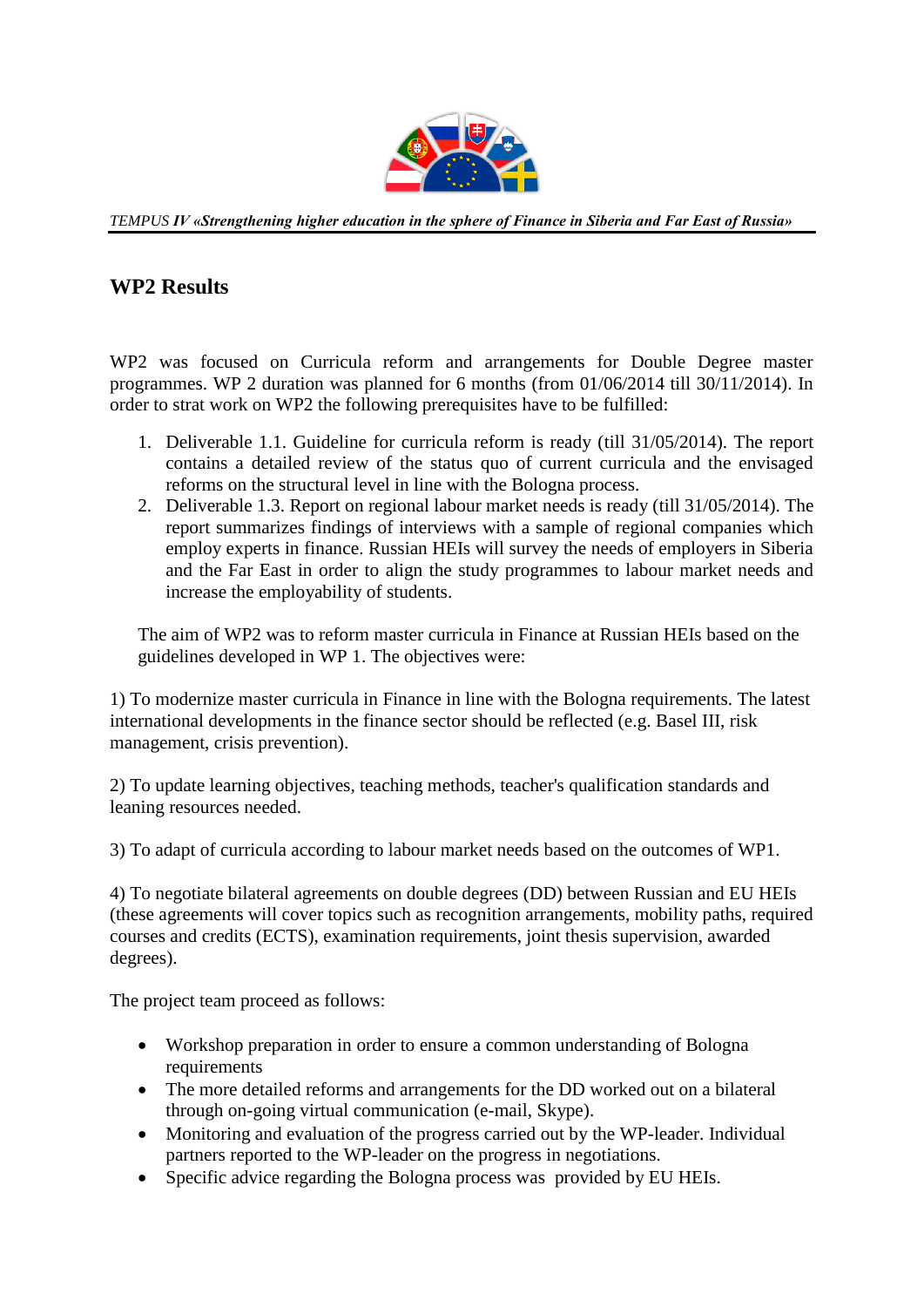- Modernised master curricula and DD agreements were finalized
- Quality control of the related deliverables was undertaken by the "Quality Control Panel" of the project

Two deliverables were prepared:

#### *2.1 Modernized master curricula in Finance*

Five master curricula in Finance were modernized by Russian HEIs together with their EU counterparts. Although the specific required measures varies from programme to programme, particular attention was given to: 1) modification of the programme structure; 2) updates of course objectives, contents and teaching methods; 3) changes required to adapt to the Bologna process (e. g. usage of ECTS); 4) reflection of labour market demands in the curriculum.

#### *2.2 Agreements for new Double Degree programmes*

Five new DD agreements in Finance between EU and Russian HEIs were developed to strengthen the international orientation of the study programmes in Russia. Amongst others the detailed agreements contain aspects such as recognition arrangements, mobility paths, required courses and credits, examination requirements, teacher's language skills, joint thesis supervision, awarded degrees.

Assumptions for WP2 fulfilment were stated as follows:

- institutional support of the involved HEIs to undertake reforms (fostered through strong institutional commitment)

- suitable bilateral partnerships for Double Degrees between EU and RU HEIs (fostered through prior mapping of curricula)

- changes in the legal situation could negatively affect negotiations of Double Degrees

The HEIs from RU and EU partners strongly supported process of DD preparation and any changes in the legal situation did not affect negotiations.

Role of the partners:

#### **TUKE as WP2 leader**

1) organised a workshop on Bologna requirements for curricula reform;

2) coordinated the two deliverables and undertake Quality check;

3) communicated with partners on an on-going basis to ensure timely completion of tasks and proactive management of possible problems;

4) supported Russian HEI during the modernization of curricula;

5) negotiated a Double Degree with a Russian HEI.

#### **RU institution's:**

1) participated in a workshop on Bologna requirements for curricula reform;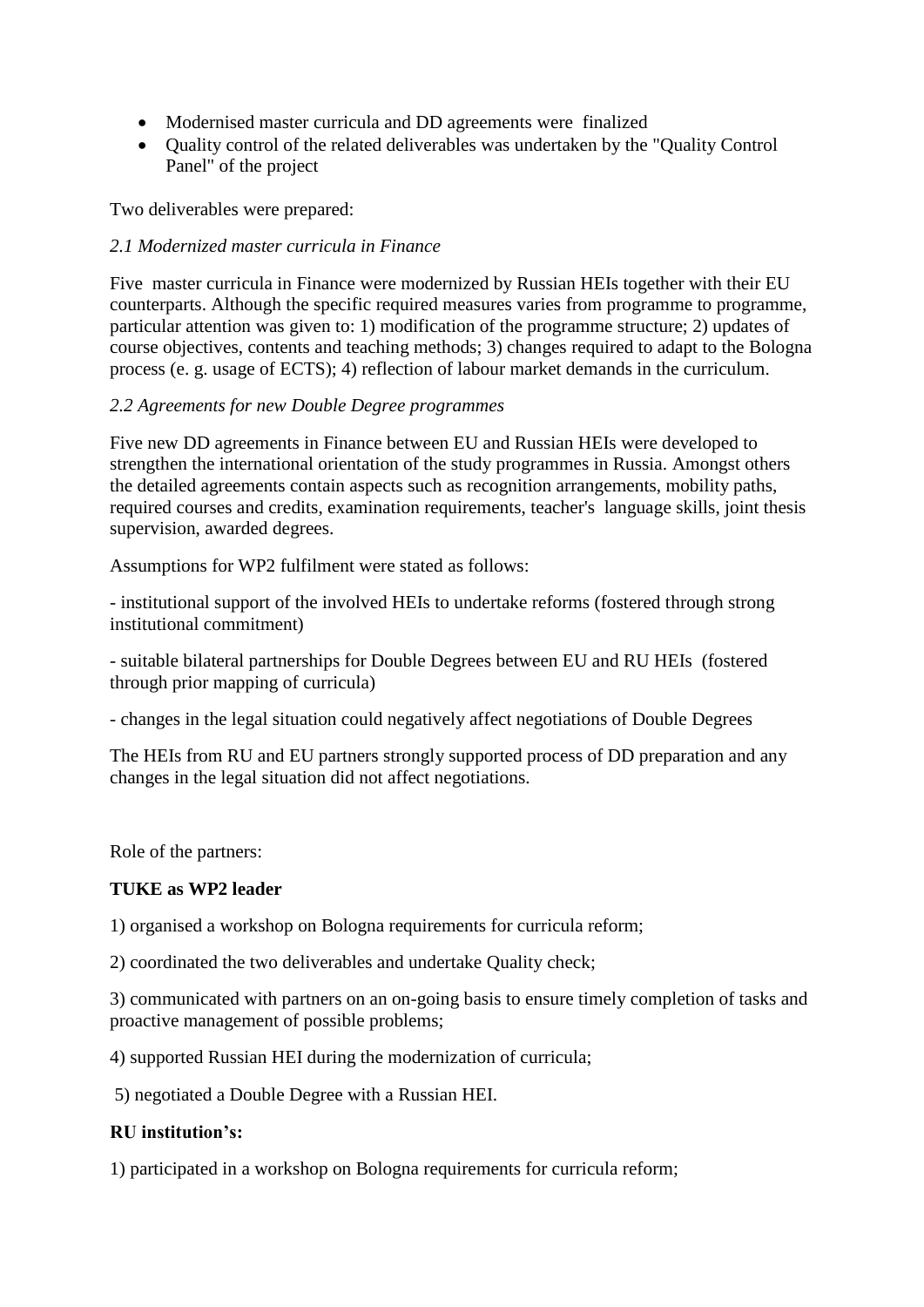2) undertook a modernization of its Master curricula in Finance in line with EU standards with assistance from EU HEI;

3) negotiated a double degree in Finance with an EU HEI in the consortium.

### **EU institution's**:

1) provided experts for a workshop on Bologna requirements for curricula reform;

2) supported Russian HEI during the modernization of Master curricula in Finance;

3) negotiated a double degree in Finance with a Russian HEI in the consortium.

The workshop in Košice, Slovakia, June 16-18, 2014 was held. **Objectives of the Workshop:**

- contribute to master curricula in Finance in line with the Bologna requirements modernisation
- contribute to bilateral agreements on double degrees (DD) between Russian and EU HEIs preparation

#### **Participants:**

|                | <b>Institution</b>                                          | <b>Name</b>            |
|----------------|-------------------------------------------------------------|------------------------|
| $\mathbf{1}$   | University of Maribor                                       | Damijan Mumel          |
| 3              | University of Applied Sciences bfi Vienna                   | <b>Richard Pircher</b> |
| $\overline{4}$ | University of Applied Sciences bfi Vienna                   | Johannes Wetzinger     |
| 5              | University of Applied Sciences bfi Vienna                   | Claus Inanger          |
| 6              | Technical University of Košice                              | Nataša Urbančíková     |
| $\tau$         | Technical University of Košice                              | Oto Hudec              |
| 8              | Umea University                                             | Lars Hassel            |
| 9              | University of Coimbra                                       | Luis Moura Ramos       |
| 10             | Baikal National University of Economics and Law             | Olga Onochko           |
| 11             | Khabarovsk State Academy of Economics and Law               | Tatyana Malovichko     |
| 12             | <b>Tomsk State University</b>                               | Anna Balandina         |
| 13             | Zabaikal State University                                   | Anastasia Maga         |
| 14             | East Siberian State University of Technology and Management | Bairma Shombueva       |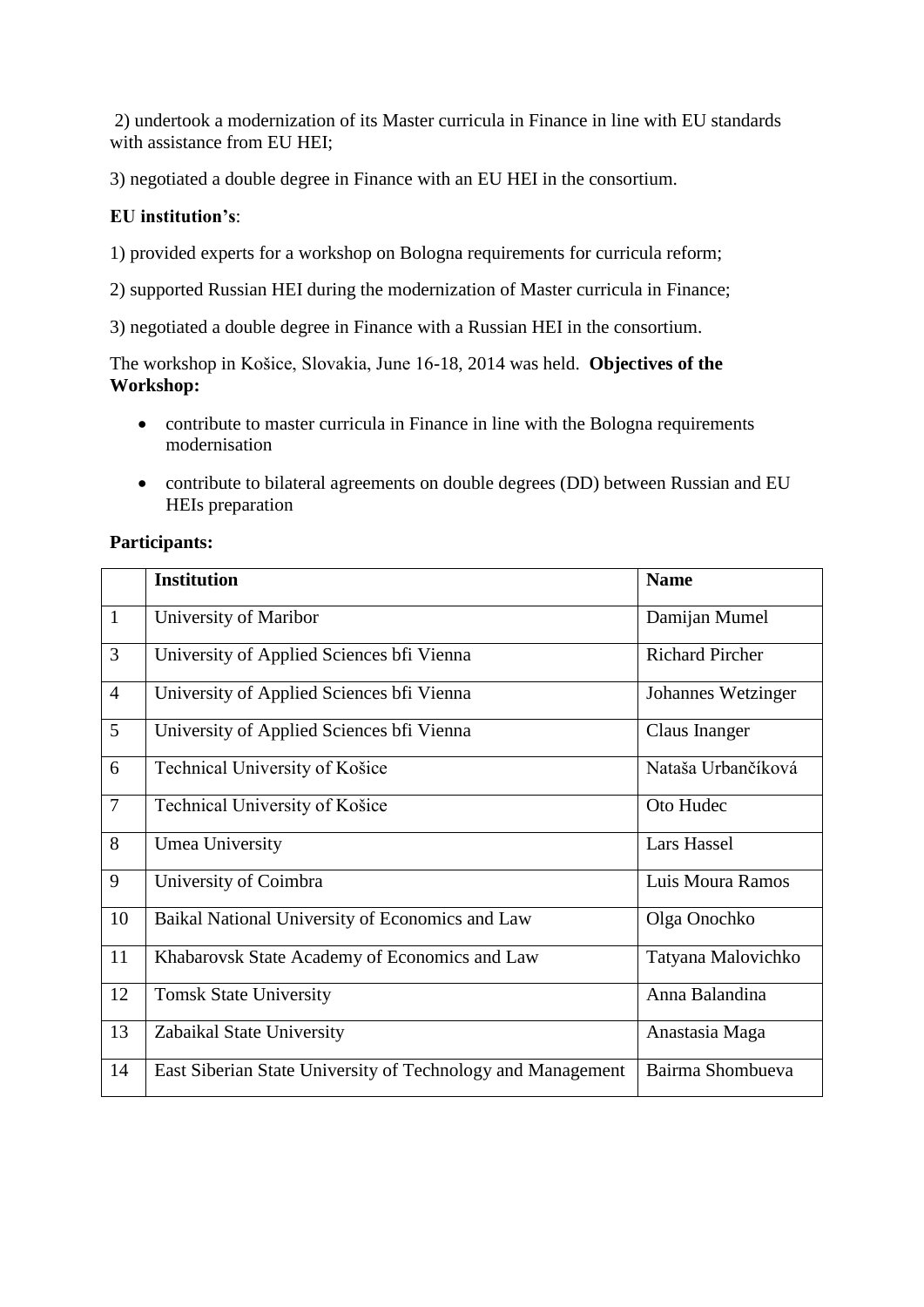# **Workshop Agenda**

| <b>Monday - June 16, 2014</b> |                                                                     |                          |  |  |
|-------------------------------|---------------------------------------------------------------------|--------------------------|--|--|
| <b>Time</b>                   | <b>Issue</b>                                                        | <b>Partner</b>           |  |  |
| morning                       | arrival of participants                                             |                          |  |  |
| $14.30 - 14.40$               | Welcome                                                             | <b>TUKE</b>              |  |  |
| $14.40 - 15.00$               | The terminology for the purpose of ECTS Users' guide<br>explanation | <b>TUKE</b>              |  |  |
| $15.00 - 16.00$               | <b>ECTS</b> key features                                            | University<br>of Applied |  |  |
|                               | ECTS as a learner-centred credit system                             | Sciences                 |  |  |
|                               | ECTS and learning outcomes                                          | bfi Vienna               |  |  |
|                               | ECTS, levels and level descriptors                                  |                          |  |  |
|                               | <b>ECTS</b> credits and workload                                    |                          |  |  |
| $16.00 - 16.30$               | Coffee-Tea Break                                                    |                          |  |  |
| $16.30 - 17.30$               | <b>Implementing ECTS in higher education institutions</b>           | University<br>of Maribor |  |  |
|                               | <b>ECTS</b> credit allocation                                       |                          |  |  |
|                               | Awarding ECTS credits                                               |                          |  |  |
|                               | ECTS credit accumulation and progression                            |                          |  |  |
|                               | Credit transfer in ECTS                                             |                          |  |  |
|                               | ECTS and lifelong learning                                          |                          |  |  |
| $17.30 - 18.00$               | <b>Quality assurance and ECTS</b>                                   | <b>TUKE</b>              |  |  |
| Tuesday June 17, 2014         |                                                                     |                          |  |  |
| $10.00 - 11.00$               | <b>ECTS</b> key documents                                           | University<br>of Coimbra |  |  |
|                               | <b>Course Catalogue</b>                                             |                          |  |  |
|                               | <b>Student Application Form</b>                                     |                          |  |  |
|                               | Learning Agreement                                                  |                          |  |  |
|                               | <b>Transcript of Records</b>                                        |                          |  |  |
| $11.00 - 11.20$               | Double diploma provision -basic facts                               | <b>TUKE</b>              |  |  |
| $11.20 - 11.50$               | Coffee-Tea Break                                                    |                          |  |  |